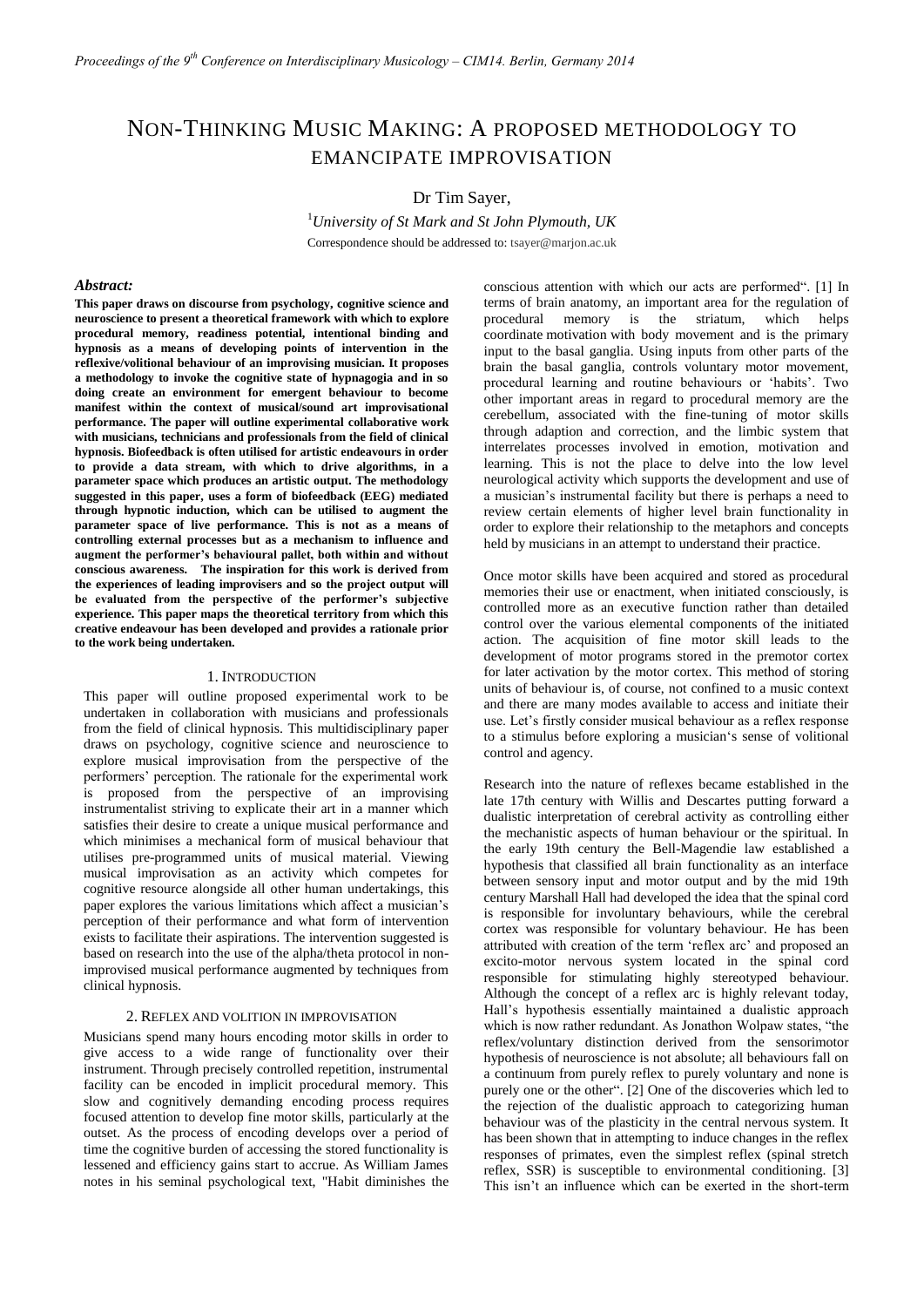nor is it consciously controlled but it does indicate that the whole of the reflex/volitional continuum is potentially open to influence given the right situation and time frame. The plasticity of processing a stimulus response in the spinal cord is such that the development of skills requiring sophisticated motor behaviours requires practice over long periods of time. It is obvious that what an improvising musician does in performance is hugely influenced by what they do in the practice room, but this relationship is rarely explored in terms of developing the potential to gain greater access to the quicker, more efficient and more reflexive modes of musical behaviour during performance.

# 3. IMPROVISED PERFORMANCE AND COGNITIVE LIMITATIONS

Behaviours regarded as reflexes tend to be characterised as simple, fast, identically executed and existing outside of conscious control, as opposed to "reactions" which are voluntary responses to stimuli, slower to execute and more difficult to predict. These characteristics do not come close to providing an empirical definition of the terms reflex and volition. In fact Jonathan Wolpaw implied the benign nature of these terms when at the 1998 Neural Control of Movement meeting in Florida he provocatively asked, "are the words reflex and voluntary useful scientific concepts or are they prescientific terms that should be discarded?". [4] Musical improvisation is an interesting domain in which to explore this contentious notion of reflexive and volitional behaviour. Simple and elemental motor skills are compounded into units of musical activity where, for the most part, conscious consideration is given by the performer to higher level musical gestures rather than to fundamental physical actions. It exists within an overt temporal structure, even when the forms of musical expression have stepped outside of our natural inclination towards beat induction. The temporal relationships which exist between individual performers and between performers and their audience provide an opportunity to observe human behaviour which traverses the reflex/volitional continuum.

Consider, that at a moderate speed of 120bpm a performer playing semiquavers is executing notes at a rate of 8 per second or one every 125ms. A competent instrumental improviser could significantly exceed this rate before it became a taxing operation, either mentally or physically. The performer's perception is likely to be that they maintain a complete sense of agency during an extemporisation, as the rate at which they produce musical material naturally and intuitively increases and decreases. However, it seems that individual actions at this speed (semiquavers at 120bpm) exist on the edge of volitional control, despite the perception of the instrumentalist. Pressing identified that "speeds of approximately 10 actions per second and higher involve virtually exclusively pre-programmed actions. An informal analysis of jazz solos over a variety of tempos supports this ball-park estimate of the time limits for improvisational novelty". [5] As speed increases the level of volition afforded by the limits of consciousness diminishes, replaced by learnt material from process memory, streamed via the pre-motor cortex, which is likely to be generic and inevitably much less context specific. Evidence from other fields support this notion of diminished volitional control in human beings when undertaking processes at speed.

An analysis of a hand balancing a stick concluded that the hand movements were so fast that conscious intervention in the process was not possible. 98% of the hand movements required to keep a stick balancing were faster than the 100 milliseconds it takes for a human to respond consciously to a visual stimulus. The compensating movement of the hand comprises a number of small random movements which keeps the stick in a constant state of instability. [6]

# 4. IMPROVISATION, A PERFORMER'S PERSPECTIVE

There is much anecdotal evidence of the inner conflict this realisation creates in improvising musicians. Steve Lacy expresses his frustration at the tendency for improvisatory practice to be comprised of musical units held in procedural memory, "why should I want to learn all those trite patterns? You know, when Bud Powell made them, fifteen years earlier, they weren't patterns. But when somebody analysed them and put them into a system it became a school and many players joined it. But by the time I came to it, I saw through it – the thrill was gone. Jazz got so that it wasn't improvised anymore". [7] Lee Konitz remarks that "playing mechanically suggests a lack of real connection to what you are doing at the moment. We learn to play through things that feel good at the time of discovery. They go into the "muscular memory" and are recalled as a matter of habit". [8]

Procedural memory is however only one dimension to this assault on volition. Activating units of motor activity which comprise musical behaviour maybe something which is perceived as either being under conscious control or not but let us consider the stimulus which causes those units to be activated. Experimental work on reaction times, which started with Wundt in the nineteenth century, has led to the Kornhuber and Deecke discovery in 1965 of a phenomenon they called Bereitschaftspotential (readiness potential). Their discovery suggested that, when undertaking a self initiated act, the brain becomes active anything up to 1.5 seconds before the act is undertaken, in preparation (readiness) for the act to be performed. This research was developed further in the 1970s by Benjamin Libet who set out to see when conscious engagement took place, relative to RP and a self initiated act. Libet discovered that on average readiness potential started 0.55 seconds before the act, while the subject became conscious 0.2 seconds before the act. Libet concluded that "cerebral initiation even of a spontaneous voluntary act of the kind studied here can and usually does begin unconsciously".[9] From Libet's findings it became evident that there is 0.35 second latency (sometimes longer) between the cerebral initiation and conscious initiation of a volitional act. An important phenomenon which comes into play to allow this latency to be mitigated, is intentional binding. Research in this area has demonstrated a difference between a voluntary and involuntary action, in the perception of the time between the act and its sensory consequences. When the act is voluntary there is a perception that the act was later and consequence earlier than reality and when the act was involuntary (induced by transcranial magnetic stimulation) the effect was reversed. [10]

Contrasted with the sense of frustration expressed anecdotally by some improvising musicians at the perceived mechanical aspects endemic in their art form, are the more positive and aspirational sentiments of musicians who have experienced modes of engagement in their practice at the other end of the spectrum. Here Derek Bailey is relaying a different experience to improvisation, which embraces disorientation and distraction as a means of developing methods of provoking novel musical behaviour.

"A lot of improvisers find improvisation worthwhile. I think, because of the possibilities. Things that can happen but perhaps rarely do. One of those things is that you are 'taken out of yourself'. Something happens which so disorientates you that for a time, which might only last for a second or two, your reactions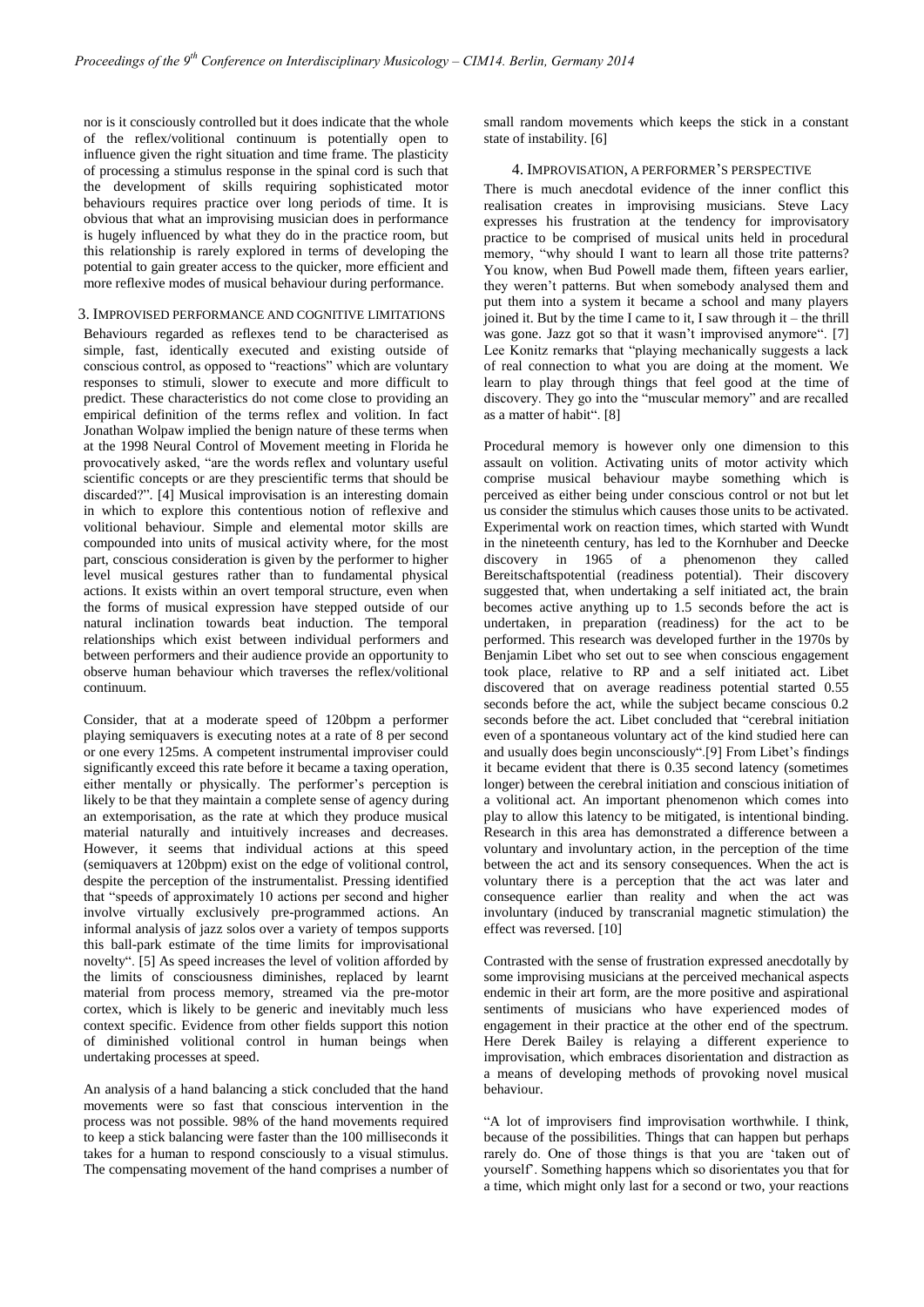and responses are not what they normally would be. You can do something you didn't realise you were capable of or you don't appear to be fully responsible for what you are doing." [11]

Evan Parker expresses a positive endorsement of performance contexts with the potential to provoke direct access to reflexive behaviour. He states that "it can make a useful change to be dropped into a slightly shocking situation that you've never been in before. It can produce a different kind of response, a different kind of reaction." [12]

So, what potential is there to construct an intervention in this process to assist improvising musicians to move closer to a playing state where they perceive their musical behaviour to be more unique and less mechanical in nature? An experienced musician practicing in this field is pre-loaded with a pallet of encoded motor skills which are 'chunked' into units of musical behaviour. They have the facility to draw on these elemental motor skills but cognitive limitations restrict their ability to access this pallet at speed and so conscious attention is moved to a higher conceptual level of engagement. The elemental motor skills are accessible as reflexes but these cannot be initiated via the performer's sense of agency. When the performer engages in what they perceive to be volitional musical behaviour, all of their actions and conscious awareness are preceded by cerebral activity but they perceive their actions to be synonymous with their intent. When a performer's musical behaviour is more reflexive, the call to action is more efficient, as it requires less neural activity, even though the performer's perception will be contrary to this. Therefore, the internal dilemma facing the improviser is that they have at their disposal two basic modes of engagement, one where they buy into the illusion of volitional behaviour, which is slow and inefficient or another to resort to executive control and curate their performance from a learned library of material.

## 5. HYPNOSIS AND EEG

Musicians are on occasions afflicted by stage fright and other anxiety related issues. These conditions are, for the most part, driven by an inappropriate subconscious response to a situation, initiated by the primitive brain. One of the most effective treatments for this condition is hypnotherapy. Hypnotherapy provides an intervention in the automatic and template driven mapping of stimulus to human behaviour. The relationship between the brain's interpretation of sensory data and the behavioural response isn't fixed, in fact for good evolutionary reasons it exhibits a type of fuzzy logic that is sometimes known as 'sloppy pattern matching'. An inappropriate behavioural response can sometimes occur if sensory information is incorrectly pattern matched. If hypnotherapy can reduce anxiety in a performer by substituting a defective behavioural template for an effective one, it may also provide a tool for improvisers to explore the reflex/volitional dilemma. In therapeutic contexts the presenting symptomatology is a reasonably clear indication of the underlying dysfunction but in the case of the positive intervention proposed here, the desired cognitive state is not clearly defined. For the purpose of this initial study we have decided to focus on hypnagogia as the target state. Hypnagogia can be broadly defined at the cognitive state which exists between wakefulness and sleep on the transition into sleep, as opposed to a hypnopompic state which is evoked on the transition out of sleep. The effects of hypnagogia have been described for centuries but the term was first coined by the 19th-century French psychologist LF Alfred Maury. Hypnagogia has long been association with creativity and Koestler, in The Act of Creation (1964) documents a substantial amount of anecdotal evidence from artists and scientists who have experienced and embraced this cognitive state. People such as William Blake, Samuel Taylor Coleridge, Edgar Allen Poe, CG

Jung, Jean Paul Sartre, Salvador Dali, Andre Breton, Ludwig Van Beethoven, Richard Wagner, Walter Scott, Salvador Dalí, Thomas Edison, Nikola Tesla and Isaac Newton have all reported this psychological phenomena to have had a profound and positive effect on their creativity.

"It is a curiosity of broken sleep that I made immense quantities of verses and that I spoke a certain language, once familiar to me, but which I have nearly forgotten from disuse, with fluency. Of both these phenomena I have such frequent experience in the state between sleeping and waking, that I sometimes argue with myself that I know I cannot be awake'' - Charles Dickens [13]

"When I improvise and I'm in good form, I'm like somebody half sleeping. I even forget there are people in front of me." - Stéphane Grappelli [14]

There have been several studies using electroencephalograph (EEG) technology to examine cerebral activity during sleep onset. Waveforms recorded by EEG are broadly classified as delta (below 4Hz) associated with sleep, theta (between 4 Hz and 8 Hz) associated with drowsiness, day dreaming, and hypnosis and alpha (between 8 Hz and 12 Hz) associated with a relaxed waking state. Hori has divided hypnagogia into 9 stages of brain activity, in which there is a gradual transition from alpha to theta in brain activity. [15] It is important to consider the significance of closed or open eyes. The production of theta activity with eyes closed is associated with deep relaxation but with eyes open could indicate inattention and fatigue and has been associated with ADHD. Attempts to use biofeedback to volitionally initiate and control a hypnagogic state, in order to enhance creativity, date back to the work of Green and Green in 1977. [16] More recently work has been carried out to explore the use of alpha/theta neurofeedback in a therapeutic context and some reported success has been achieved with alcoholism and post-traumatic stress disorder. [17][18] Other studies have used the alpha/theta wave neurofeedback training protocol to improve the performance of music and dance. One such study reported wide ranging positive outcomes, which extended beyond the metrics used to judge the quality of the creative outputs, into the realms of commitment, confidence, deportment, stage presence etc. [19] Despite the positive outcome that Gruzelier reports he also identifies a number of unresolved issues which this intervention raises.

"Numerous questions about implementing the A/T protocol remain including: the need for maintaining a borderline state of consciousness between waking and sleeping, the need for alpha– theta crossover, the importance of alpha training independent of slower wave training, the need for dissociation between theta and delta and indeed the role of sleep, as well as the involvement of the hynogogic experience itself which provided the inspiration for the EEG training protocol." [20]

## 6. PROPOSED METHOD

In this study our intention is to investigate the potential of using EEG data in conjunction with hypnotic techniques to create personalised audio material designed to be played back via an inear monitoring system during an improvised performance. Three participants (already enlisted) will be invited over a period of one month, to attend three preparatory sessions and undertake a performance in front of an invited audience. The participants have a background in freely improvised and experimental music. They have been fully informed about the nature of the study and the techniques being used and have given full consent. No issues relating to performance anxiety or apprehension about the psychological techniques being used have been identified. The three preparatory sessions will take place weekly before the